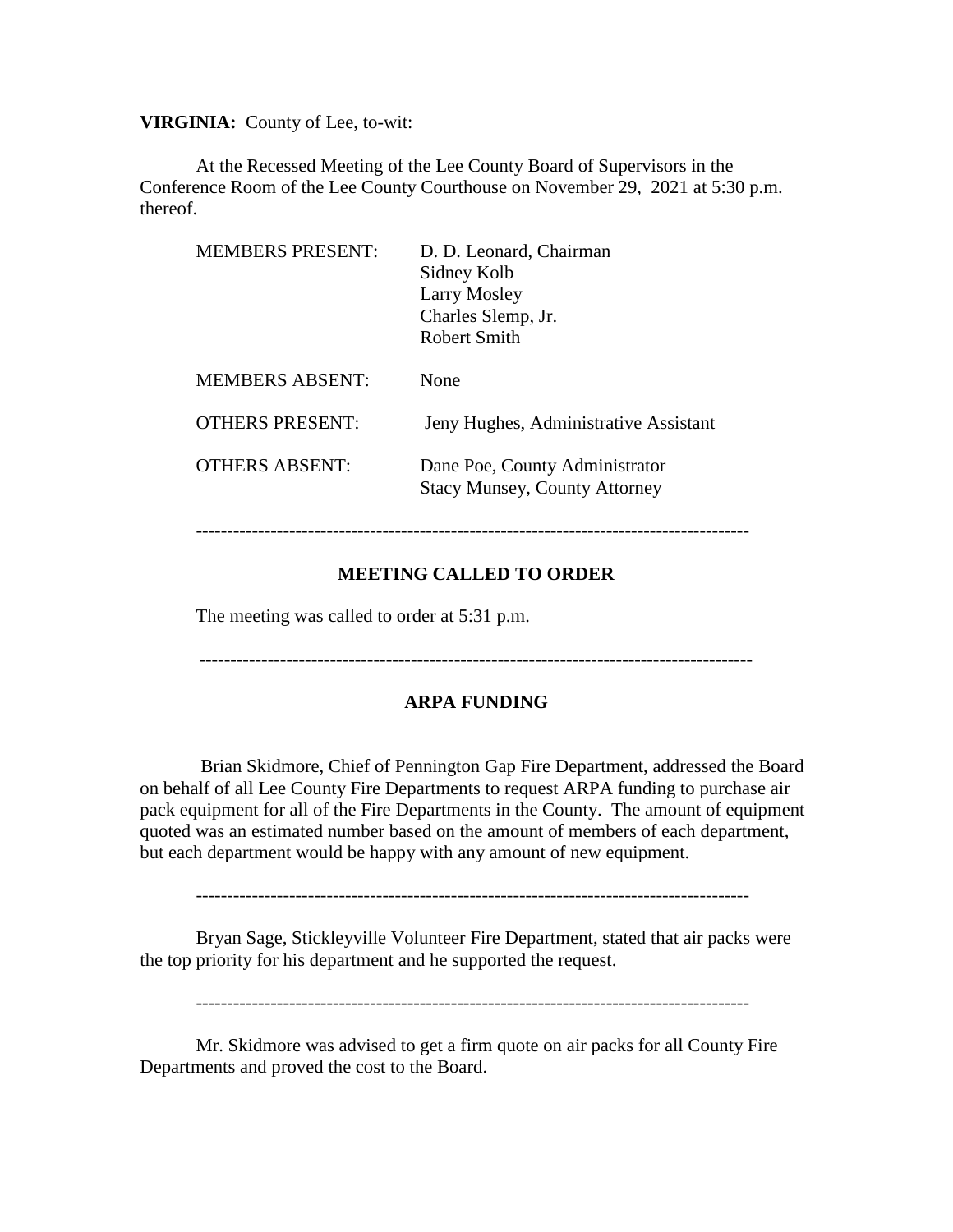# **JET A FUEL TANK**

-----------------------------------------------------------------------------------------

Bob Bost stated that at the last Board meeting Delta Airport Consultants made a presentation that did not go over well and he has been in contact with Seth Glass, a professional engineer and a program management professional. Mr. Glass has reviewed some of the proposals.

-----------------------------------------------------------------------------------------

Seth Glass asked the Board what they needed him to do.

-----------------------------------------------------------------------------------------

Mr. Mosley stated design and oversee the tank project to completion.

-----------------------------------------------------------------------------------------

Mr. Bost stated that the Board has been working on this project for over a year and he would like to move forward by getting Mr. Glass involved and suggested that the Board appoint someone that could make decisions on the project without having to wait until the monthly meeting for a decision.

-----------------------------------------------------------------------------------------

Mr. Mosley stated that Mr. Poe would be able to do that.

-----------------------------------------------------------------------------------------

Mr. Kolb asked what the next step needed to be.

-----------------------------------------------------------------------------------------

Mr. Glass stated that there needs to be a good scope for level bidding and then the Board would need to evaluate the proposals.

------------------------------------------------------------------------------------------

Mr. Kolb suggested bidding the tank, getting the tank the County wants then bidding the install.

Mr. Glass stated that the least number of people involved the easier it would be to determine fault if something goes wrong.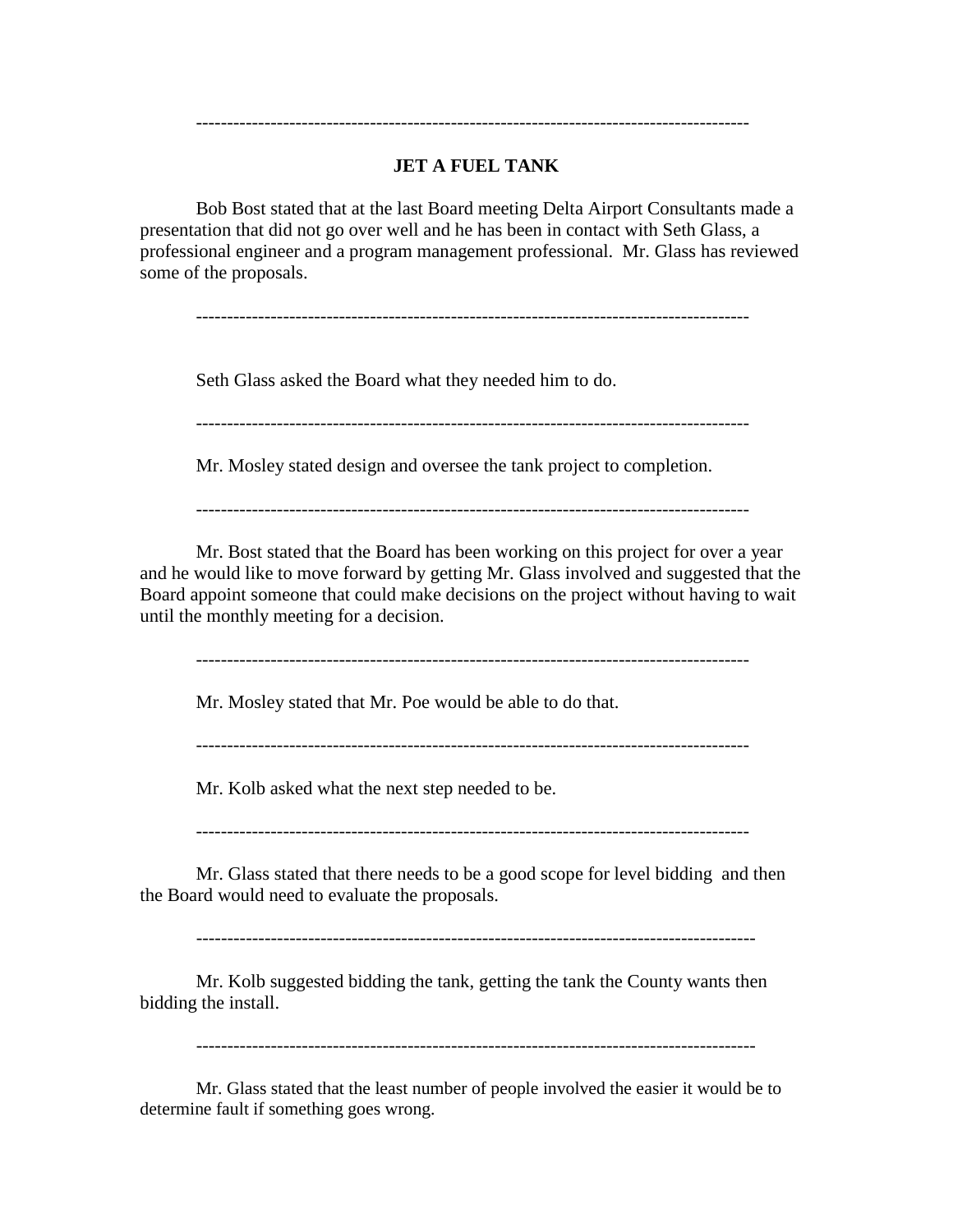-----------------------------------------------------------------------------------------

Mr. Kolb asked Mr. Glass if he would oversee the project, write a bid spec for a 10,000 gallon double walled tank and what he would charge the County.

-----------------------------------------------------------------------------------------

Mr. Glass stated he could do the project for approximately \$25,000 to \$30,000.00.

-----------------------------------------------------------------------------------------

Mr. Kolb stated that the County Attorney could draft a contract.

-----------------------------------------------------------------------------------------

It was moved by Mr. Mosley, seconded by Mr. Smith, to hire Seth Glass as the engineer for the Jet A fueling system at the Airport. Upon the question being put the vote was as follows.

VOTING AYE: Mr. Leonard, Mr. Mosley, Mr. Slemp, Mr. Smith

ABSTAINING: Mr. Kolb

-----------------------------------------------------------------------------------------

#### **ARPA FUNDING**

Mr. Smith stated that he would like to have a basketball court installed for community recreational use on the east of side of Thomas Walker swimming pool. The lot is already level and would not require a lot of work.

-----------------------------------------------------------------------------------------

Mr. Mosley stated he does not have an issue with this, but it would have to wait until the spring.

-----------------------------------------------------------------------------------------

Mr. Slemp stated that there are requests from White Rocks Community Center, Keokee Community Center and Stickleyville Community Center for ARPA funding and he would like to see each of the Community Centers get \$5,000.00.

-----------------------------------------------------------------------------------------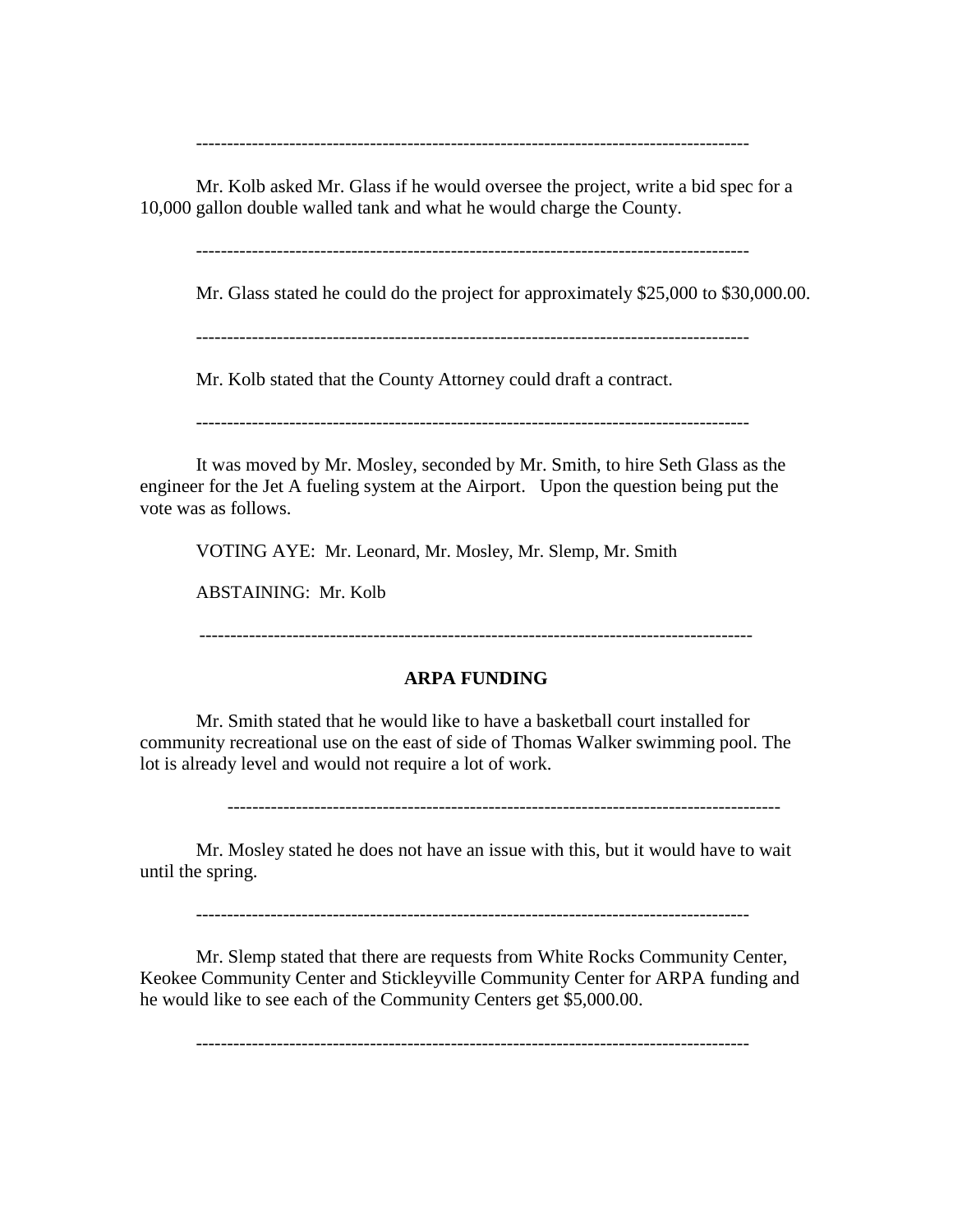It was moved by Mr. Mosley, seconded by Mr. Smith, to give the three community centers \$5,000.00 each from the ARPA funding. Upon the question being put the vote was as follows.

VOTING AYE: Mr. Kolb, Mr. Mosley, Mr. Slemp, Mr. Smith

ABSTAINING: Mr. Leonard

-----------------------------------------------------------------------------------------

Mr. Mosley stated that he does not have an issue with the Historical Society's request of \$10,000.00 and added that Russell County has committed to the request for Workforce Development.

-----------------------------------------------------------------------------------------

It was moved by Mr. Mosley, seconded by Mr. Smith, to give the Historical Society \$10,000.00 from the ARPA funding. Upon the question being put the vote was as follows.

VOTING AYE: Mr. Kolb, Mr. Leonard, Mr. Mosley, Mr. Slemp, Mr. Smith

-----------------------------------------------------------------------------------------

The chairman called a five minutes recess.

-----------------------------------------------------------------------------------------

The meeting was called back to order.

-----------------------------------------------------------------------------------------

### **PENNINGTON GAP RESCUE COUNTY FUNDS**

Mr. Kolb stated that he was asked if Pennington Gap Rescue Squad had already received their county funding for the current fiscal year, and it was suggested that if they had not, it should be divided between the squads that have been answering the calls in that area.

-----------------------------------------------------------------------------------------

Mr. Mosley stated that when Pennington takes over the squad they would be asking for money.

-----------------------------------------------------------------------------------------

**ANIMAL CONTROL HAZARD PAY**